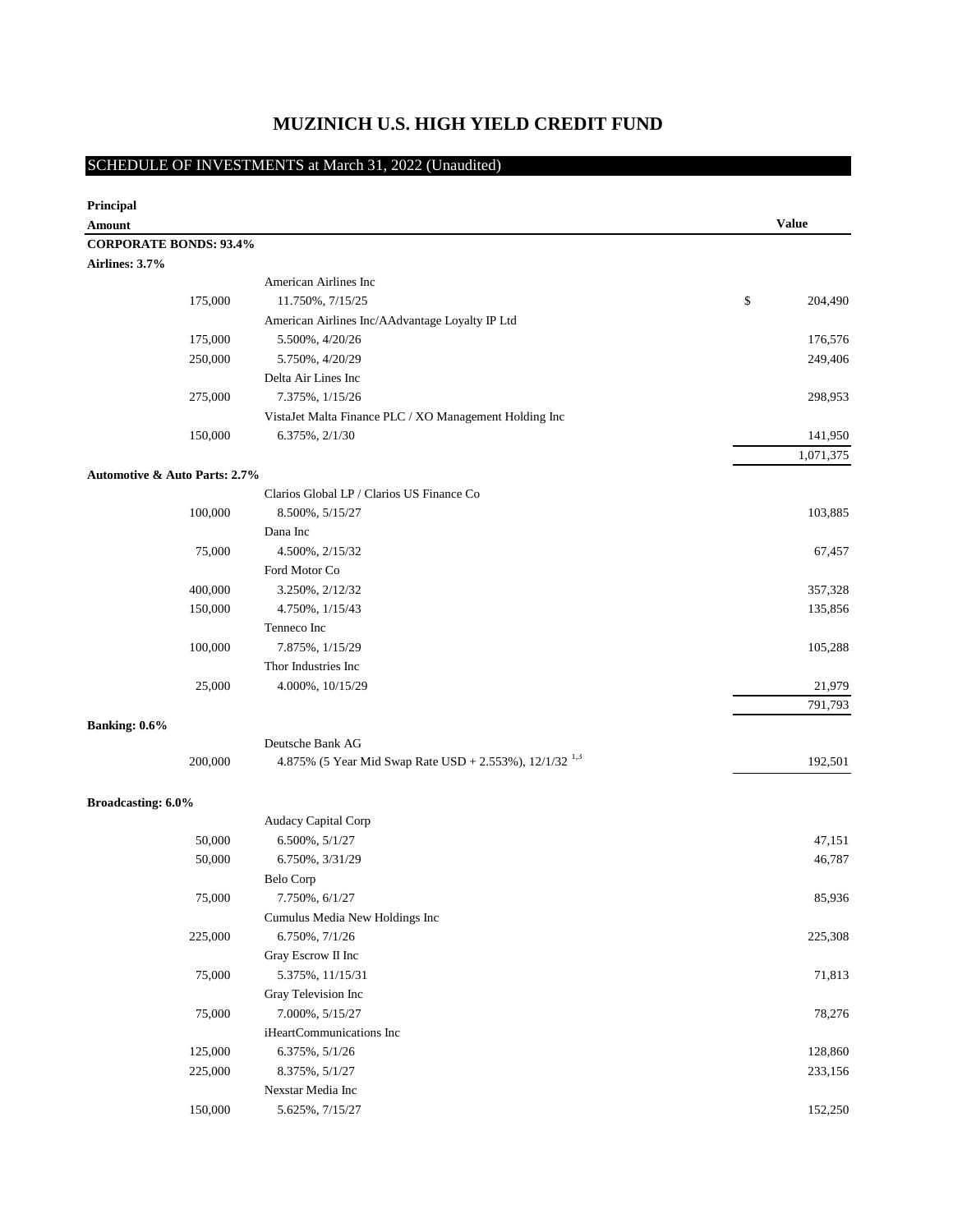| 125,000                         | 4.750%, 11/1/28                                          | 121,859   |
|---------------------------------|----------------------------------------------------------|-----------|
|                                 | Scripps Escrow Inc                                       |           |
| 250,000                         | 5.875%, 7/15/27                                          | 251,740   |
|                                 | Sirius XM Radio Inc                                      |           |
| 175,000                         | 4.000%, 7/15/28                                          | 166,487   |
|                                 | TEGNA Inc                                                |           |
| 150,000                         | 4.625%, 3/15/28                                          | 149,417   |
|                                 |                                                          | 1,759,040 |
| <b>Building Materials: 2.6%</b> |                                                          |           |
|                                 | Cornerstone Building Brands Inc                          |           |
| 175,000                         | 6.125%, 1/15/29                                          | 162,045   |
|                                 | Masonite International Corp                              |           |
| 75,000                          | 3.500%, 2/15/30                                          | 67,561    |
|                                 | MIWD Holdco II LLC / MIWD Finance Corp                   |           |
| 50,000                          | 5.500%, 2/1/30                                           | 46,596    |
|                                 | New Enterprise Stone & Lime Co Inc                       |           |
| 150,000                         | 5.250%, 7/15/28                                          | 144,525   |
|                                 | PGT Innovations Inc                                      |           |
| 75,000                          | 4.375%, 10/1/29                                          | 70,243    |
|                                 | SRM Escrow Issuer LLC                                    |           |
| 125,000                         | $6.000\%, 11/1/28$                                       | 123,434   |
|                                 | Standard Industries Inc                                  |           |
| 75,000                          | 3.375%, 1/15/31                                          | 65,832    |
|                                 | Summit Materials LLC / Summit Materials Finance Corp     |           |
| 75,000                          | 5.250%, $1/15/29$                                        | 74,387    |
|                                 |                                                          | 754,623   |
| Cable/Satellite TV: 5.7%        |                                                          |           |
|                                 | CCO Holdings LLC / CCO Holdings Capital Corp             |           |
| 113,000                         | 5.500%, 5/1/26                                           | 114,923   |
| 200,000                         | 5.375%, 6/1/29                                           | 200,351   |
| 200,000                         | 4.750%, 3/1/30                                           | 192,280   |
|                                 | <b>CSC Holdings LLC</b>                                  |           |
| 200,000                         | 5.750%, $1/15/30$                                        | 179,688   |
|                                 | Directv Financing LLC / Directv Financing Co-Obligor Inc |           |
| 150,000                         | 5.875%, 8/15/27                                          | 147,844   |
|                                 | <b>DISH DBS Corp</b>                                     |           |
| 75,000                          | 5.750%, 12/1/28                                          | 71,109    |
| 100,000                         | 5.125%, 6/1/29                                           | 85,290    |
|                                 | Midcontinent Communications / Midcontinent Finance Corp  |           |
| 275,000                         | 5.375%, 8/15/27                                          | 276,510   |
|                                 | Radiate Holdco LLC / Radiate Finance Inc                 |           |
| 225,000                         | 6.500%, 9/15/28                                          | 213,885   |
|                                 | UPC Holding BV                                           |           |
| 200,000                         | 5.500%, $1/15/28$                                        | 197,941   |
|                                 |                                                          | 1,679,821 |
| Capital Goods: 2.1%             |                                                          |           |
|                                 | Dornoch Debt Merger Sub Inc                              |           |
| 75,000                          | 6.625%, 10/15/29                                         | 65,304    |
|                                 | Griffon Corp                                             |           |
| 100,000                         | 5.750%, 3/1/28                                           | 96,316    |
|                                 | JB Poindexter & Co Inc                                   |           |
| 100,000                         | 7.125%, 4/15/26                                          | 101,894   |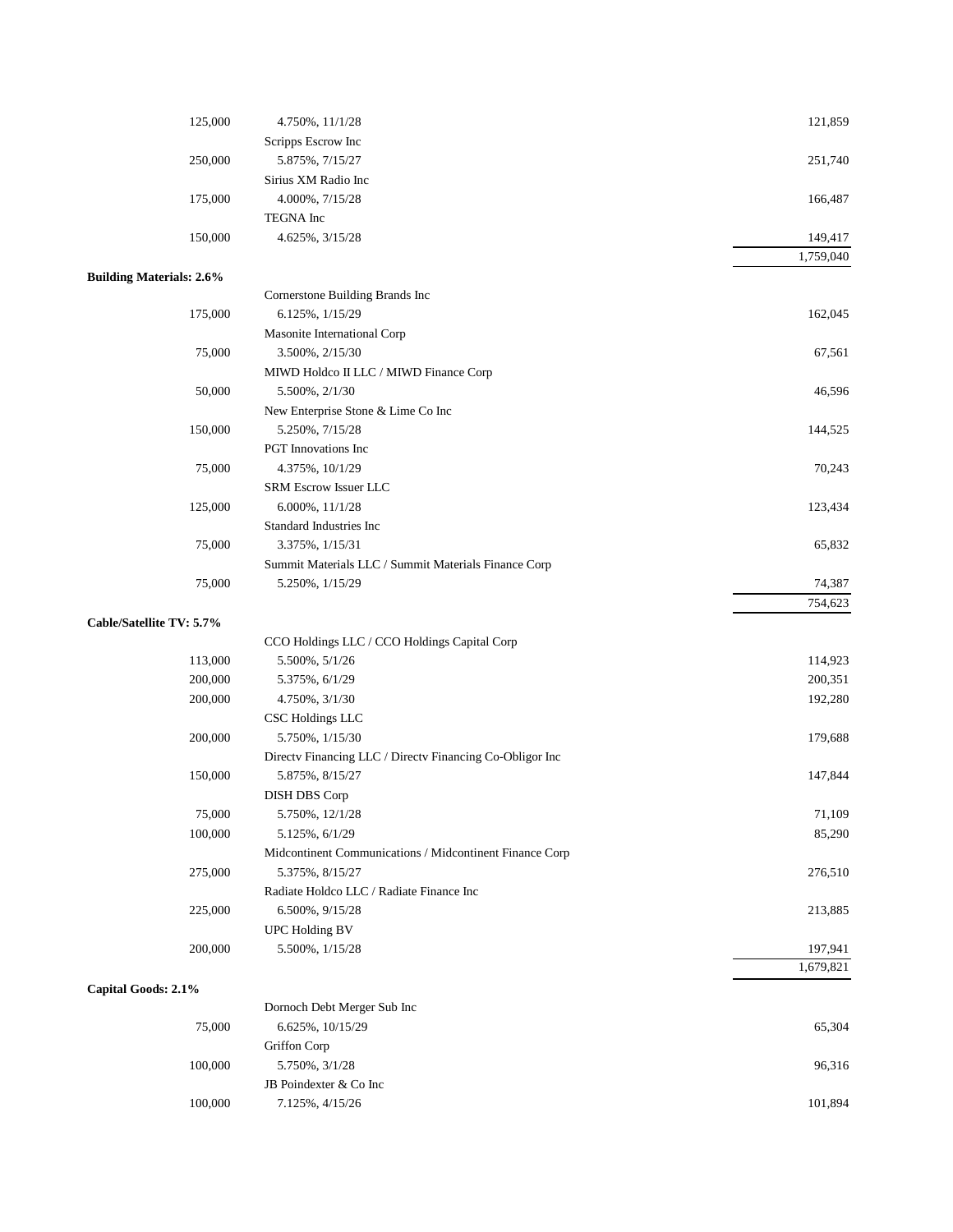|                                             | Manitowoc Co Inc                                                     |         |
|---------------------------------------------|----------------------------------------------------------------------|---------|
| 125,000                                     | 9.000%, 4/1/26                                                       | 130,481 |
|                                             | Park-Ohio Industries Inc                                             |         |
| 100,000                                     | 6.625%, 4/15/27                                                      | 83,867  |
|                                             | Patrick Industries Inc                                               |         |
| 100,000                                     | 4.750%, 5/1/29                                                       | 86,182  |
|                                             | Wabash National Corp                                                 |         |
| 50,000                                      | 4.500%, 10/15/28                                                     | 45,063  |
|                                             |                                                                      | 609,107 |
| Chemicals: 1.8%                             |                                                                      |         |
|                                             | Compass Minerals International Inc                                   |         |
| 25,000                                      | 6.750%, 12/1/27                                                      | 25,346  |
|                                             | CVR Partners LP / CVR Nitrogen Finance Corp                          |         |
| 100,000                                     | 6.125%, 6/15/28                                                      | 100,135 |
|                                             | Rain CII Carbon LLC / CII Carbon Corp                                |         |
| 100,000                                     | 7.250%, 4/1/25                                                       | 97,663  |
|                                             | Rayonier AM Products Inc                                             |         |
| 67,000                                      | 7.625%, 1/15/26                                                      | 66,404  |
|                                             | SCIH Salt Holdings Inc                                               |         |
| 75,000                                      | 4.875%, 5/1/28                                                       | 71,034  |
|                                             | SCIL IV LLC / SCIL USA Holdings LLC                                  |         |
| 200,000                                     | 5.375%, 11/1/26                                                      | 184,314 |
|                                             |                                                                      | 544,896 |
| <b>Consumer-Products: 0.5%</b>              |                                                                      |         |
|                                             | Coty Inc/HFC Prestige Products Inc/HFC Prestige International US LLC |         |
| 100,000                                     | 4.750%, 1/15/29                                                      | 93,441  |
|                                             | Scotts Miracle-Gro Co                                                |         |
| 75,000                                      | 4.375%, 2/1/32                                                       | 66,639  |
|                                             |                                                                      | 160,080 |
| <b>Containers: 1.4%</b>                     |                                                                      |         |
|                                             | Canpack SA / Canpack US LLC                                          |         |
| 200,000                                     | 3.875%, 11/15/29                                                     | 175,316 |
|                                             | Crown Americas LLC                                                   |         |
| 100,000                                     | 5.250%, 4/1/30                                                       | 102,637 |
|                                             | LABL Inc                                                             |         |
| 144,000                                     | 10.500%, 7/15/27                                                     | 144,490 |
|                                             |                                                                      | 422,443 |
| <b>Diversified Financial Services: 4.9%</b> |                                                                      |         |
|                                             | Alliance Data Systems Corp                                           |         |
| 275,000                                     | 7.000%, 1/15/26                                                      | 279,837 |
|                                             | Castlelake Aviation Finance DAC                                      |         |
| 175,000                                     | 5.000%, 4/15/27                                                      | 156,550 |
|                                             | Icahn Enterprises LP / Icahn Enterprises Finance Corp                |         |
| 75,000                                      | 6.375%, 12/15/25                                                     | 75,677  |
| 150,000                                     | 6.250%, 5/15/26                                                      | 153,193 |
| 50,000                                      | 5.250%, 5/15/27                                                      | 49,155  |
|                                             | Midcap Financial Issuer Trust                                        |         |
| 200,000                                     | 6.500%, 5/1/28                                                       | 188,382 |
|                                             | Nationstar Mortgage Holdings Inc                                     |         |
| 150,000                                     | 6.000%, 1/15/27                                                      | 152,898 |
| 50,000                                      | 5.750%, 11/15/31                                                     | 47,774  |
|                                             | PRA Group Inc                                                        |         |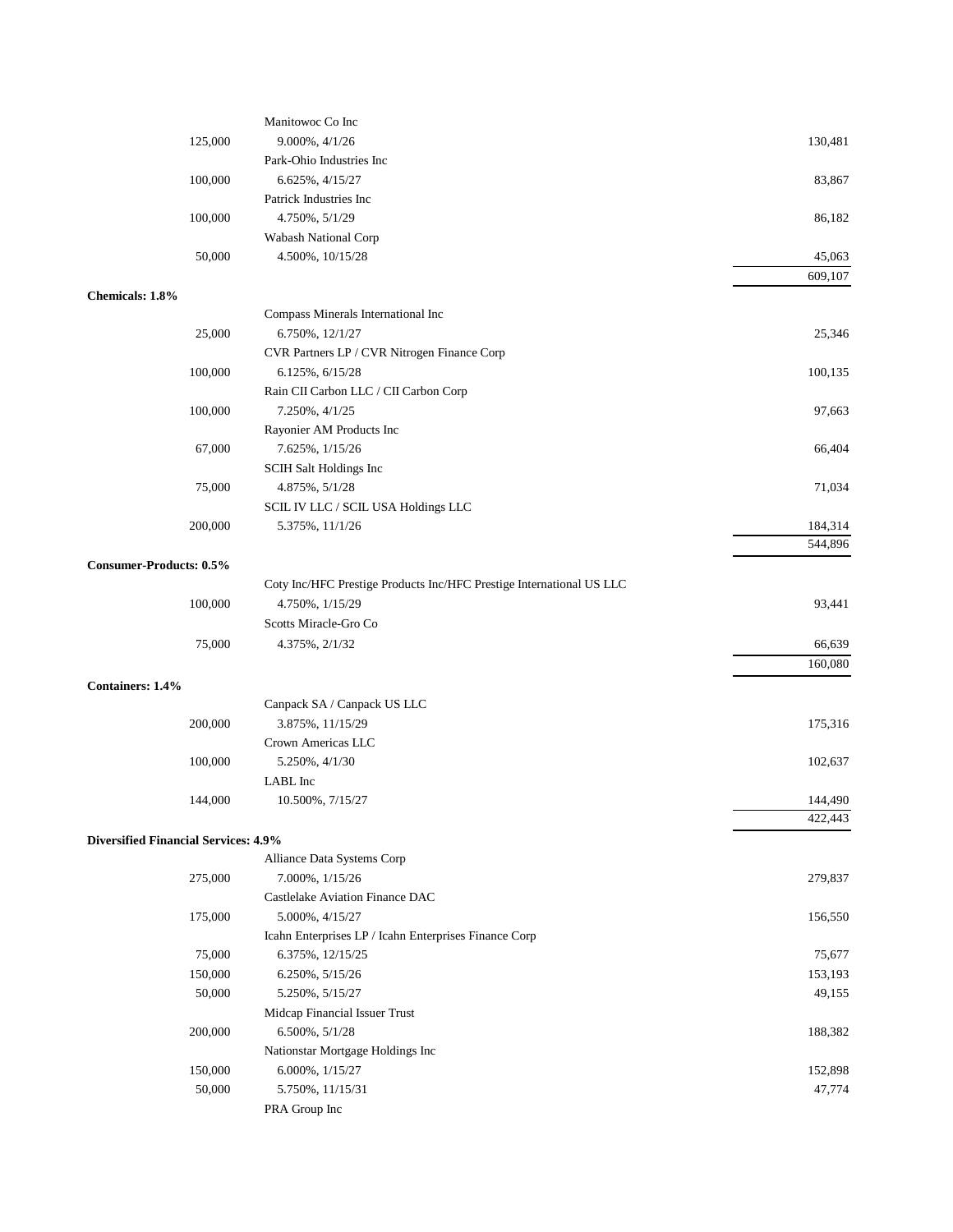| SoftBank Group Corp<br>200,000<br>4.625%, 7/6/28<br>179,460<br>1,425,271<br>Diversified Media: 0.7%<br>Advantage Sales & Marketing Inc<br>150,000<br>6.500%, 11/15/28<br>142,257<br>Clear Channel Outdoor Holdings Inc<br>75,000<br>5.125%, 8/15/27<br>74,325<br>216,582<br><b>Energy: 13.5%</b><br>Antero Resources Corp<br>66,000<br>8.375%, 7/15/26<br>72,785<br>Archrock Partners LP / Archrock Partners Finance Corp<br>150,000<br>$6.250\%, 4/1/28$<br>148,125<br>Ascent Resources Utica Holdings LLC / ARU Finance Corp<br>75,000<br>5.875%, 6/30/29<br>74,207<br>Blue Racer Midstream LLC / Blue Racer Finance Corp<br>200,000<br>7.625%, 12/15/25<br>209,379<br>131,000<br>6.625%, 7/15/26<br>133,223<br>CITGO Petroleum Corp<br>125,000<br>125,920<br>7.000%, 6/15/25<br>Consolidated Energy Finance SA<br>175,000<br>5.625%, 10/15/28<br>162,221<br>CrownRock LP / CrownRock Finance Inc<br>100,000<br>102,030<br>5.625%, 10/15/25<br><b>EQM Midstream Partners LP</b><br>75,000<br>6.500%, 7/1/27<br>78,457<br>100,000<br>4.500%, 1/15/29<br>94,276<br>Genesis Energy LP / Genesis Energy Finance Corp<br>125,000<br>5.625%, 6/15/24<br>124,389<br>Global Partners LP / GLP Finance Corp<br>125,000<br>6.875%, 1/15/29<br>123,672<br>Gulfport Energy Corp<br>125,000<br>8.000%, 5/17/26<br>130,245<br>Harvest Midstream I LP<br>175,000<br>7.500%, 9/1/28<br>179,496<br>Hilcorp Energy I LP / Hilcorp Finance Co<br>225,000<br>$6.000\%, 2/1/31$<br>226,406<br>Howard Midstream Energy Partners LLC<br>100,000<br>98,109<br>6.750%, 1/15/27<br>MEG Energy Corp<br>125,000<br>7.125%, 2/1/27<br>131,042<br>Northern Oil and Gas Inc<br>150,000<br>8.125%, 3/1/28<br>156,512<br>Occidental Petroleum Corp<br>100,000<br>105,390<br>5.500%, 12/1/25<br>75,000<br>96,090<br>8.875%, 7/15/30<br>75,000<br>4.300%, 8/15/39<br>71,031<br>75,000<br>71,393<br>4.400%, 4/15/46<br>25,000<br>23,050<br>4.100%, 2/15/47<br>Range Resources Corp | 150,000 | 5.000%, 10/1/29 | 142,345 |
|--------------------------------------------------------------------------------------------------------------------------------------------------------------------------------------------------------------------------------------------------------------------------------------------------------------------------------------------------------------------------------------------------------------------------------------------------------------------------------------------------------------------------------------------------------------------------------------------------------------------------------------------------------------------------------------------------------------------------------------------------------------------------------------------------------------------------------------------------------------------------------------------------------------------------------------------------------------------------------------------------------------------------------------------------------------------------------------------------------------------------------------------------------------------------------------------------------------------------------------------------------------------------------------------------------------------------------------------------------------------------------------------------------------------------------------------------------------------------------------------------------------------------------------------------------------------------------------------------------------------------------------------------------------------------------------------------------------------------------------------------------------------------------------------------------------------------------------------------------------------------------------------------------------------------------------------------|---------|-----------------|---------|
|                                                                                                                                                                                                                                                                                                                                                                                                                                                                                                                                                                                                                                                                                                                                                                                                                                                                                                                                                                                                                                                                                                                                                                                                                                                                                                                                                                                                                                                                                                                                                                                                                                                                                                                                                                                                                                                                                                                                                  |         |                 |         |
|                                                                                                                                                                                                                                                                                                                                                                                                                                                                                                                                                                                                                                                                                                                                                                                                                                                                                                                                                                                                                                                                                                                                                                                                                                                                                                                                                                                                                                                                                                                                                                                                                                                                                                                                                                                                                                                                                                                                                  |         |                 |         |
|                                                                                                                                                                                                                                                                                                                                                                                                                                                                                                                                                                                                                                                                                                                                                                                                                                                                                                                                                                                                                                                                                                                                                                                                                                                                                                                                                                                                                                                                                                                                                                                                                                                                                                                                                                                                                                                                                                                                                  |         |                 |         |
|                                                                                                                                                                                                                                                                                                                                                                                                                                                                                                                                                                                                                                                                                                                                                                                                                                                                                                                                                                                                                                                                                                                                                                                                                                                                                                                                                                                                                                                                                                                                                                                                                                                                                                                                                                                                                                                                                                                                                  |         |                 |         |
|                                                                                                                                                                                                                                                                                                                                                                                                                                                                                                                                                                                                                                                                                                                                                                                                                                                                                                                                                                                                                                                                                                                                                                                                                                                                                                                                                                                                                                                                                                                                                                                                                                                                                                                                                                                                                                                                                                                                                  |         |                 |         |
|                                                                                                                                                                                                                                                                                                                                                                                                                                                                                                                                                                                                                                                                                                                                                                                                                                                                                                                                                                                                                                                                                                                                                                                                                                                                                                                                                                                                                                                                                                                                                                                                                                                                                                                                                                                                                                                                                                                                                  |         |                 |         |
|                                                                                                                                                                                                                                                                                                                                                                                                                                                                                                                                                                                                                                                                                                                                                                                                                                                                                                                                                                                                                                                                                                                                                                                                                                                                                                                                                                                                                                                                                                                                                                                                                                                                                                                                                                                                                                                                                                                                                  |         |                 |         |
|                                                                                                                                                                                                                                                                                                                                                                                                                                                                                                                                                                                                                                                                                                                                                                                                                                                                                                                                                                                                                                                                                                                                                                                                                                                                                                                                                                                                                                                                                                                                                                                                                                                                                                                                                                                                                                                                                                                                                  |         |                 |         |
|                                                                                                                                                                                                                                                                                                                                                                                                                                                                                                                                                                                                                                                                                                                                                                                                                                                                                                                                                                                                                                                                                                                                                                                                                                                                                                                                                                                                                                                                                                                                                                                                                                                                                                                                                                                                                                                                                                                                                  |         |                 |         |
|                                                                                                                                                                                                                                                                                                                                                                                                                                                                                                                                                                                                                                                                                                                                                                                                                                                                                                                                                                                                                                                                                                                                                                                                                                                                                                                                                                                                                                                                                                                                                                                                                                                                                                                                                                                                                                                                                                                                                  |         |                 |         |
|                                                                                                                                                                                                                                                                                                                                                                                                                                                                                                                                                                                                                                                                                                                                                                                                                                                                                                                                                                                                                                                                                                                                                                                                                                                                                                                                                                                                                                                                                                                                                                                                                                                                                                                                                                                                                                                                                                                                                  |         |                 |         |
|                                                                                                                                                                                                                                                                                                                                                                                                                                                                                                                                                                                                                                                                                                                                                                                                                                                                                                                                                                                                                                                                                                                                                                                                                                                                                                                                                                                                                                                                                                                                                                                                                                                                                                                                                                                                                                                                                                                                                  |         |                 |         |
|                                                                                                                                                                                                                                                                                                                                                                                                                                                                                                                                                                                                                                                                                                                                                                                                                                                                                                                                                                                                                                                                                                                                                                                                                                                                                                                                                                                                                                                                                                                                                                                                                                                                                                                                                                                                                                                                                                                                                  |         |                 |         |
|                                                                                                                                                                                                                                                                                                                                                                                                                                                                                                                                                                                                                                                                                                                                                                                                                                                                                                                                                                                                                                                                                                                                                                                                                                                                                                                                                                                                                                                                                                                                                                                                                                                                                                                                                                                                                                                                                                                                                  |         |                 |         |
|                                                                                                                                                                                                                                                                                                                                                                                                                                                                                                                                                                                                                                                                                                                                                                                                                                                                                                                                                                                                                                                                                                                                                                                                                                                                                                                                                                                                                                                                                                                                                                                                                                                                                                                                                                                                                                                                                                                                                  |         |                 |         |
|                                                                                                                                                                                                                                                                                                                                                                                                                                                                                                                                                                                                                                                                                                                                                                                                                                                                                                                                                                                                                                                                                                                                                                                                                                                                                                                                                                                                                                                                                                                                                                                                                                                                                                                                                                                                                                                                                                                                                  |         |                 |         |
|                                                                                                                                                                                                                                                                                                                                                                                                                                                                                                                                                                                                                                                                                                                                                                                                                                                                                                                                                                                                                                                                                                                                                                                                                                                                                                                                                                                                                                                                                                                                                                                                                                                                                                                                                                                                                                                                                                                                                  |         |                 |         |
|                                                                                                                                                                                                                                                                                                                                                                                                                                                                                                                                                                                                                                                                                                                                                                                                                                                                                                                                                                                                                                                                                                                                                                                                                                                                                                                                                                                                                                                                                                                                                                                                                                                                                                                                                                                                                                                                                                                                                  |         |                 |         |
|                                                                                                                                                                                                                                                                                                                                                                                                                                                                                                                                                                                                                                                                                                                                                                                                                                                                                                                                                                                                                                                                                                                                                                                                                                                                                                                                                                                                                                                                                                                                                                                                                                                                                                                                                                                                                                                                                                                                                  |         |                 |         |
|                                                                                                                                                                                                                                                                                                                                                                                                                                                                                                                                                                                                                                                                                                                                                                                                                                                                                                                                                                                                                                                                                                                                                                                                                                                                                                                                                                                                                                                                                                                                                                                                                                                                                                                                                                                                                                                                                                                                                  |         |                 |         |
|                                                                                                                                                                                                                                                                                                                                                                                                                                                                                                                                                                                                                                                                                                                                                                                                                                                                                                                                                                                                                                                                                                                                                                                                                                                                                                                                                                                                                                                                                                                                                                                                                                                                                                                                                                                                                                                                                                                                                  |         |                 |         |
|                                                                                                                                                                                                                                                                                                                                                                                                                                                                                                                                                                                                                                                                                                                                                                                                                                                                                                                                                                                                                                                                                                                                                                                                                                                                                                                                                                                                                                                                                                                                                                                                                                                                                                                                                                                                                                                                                                                                                  |         |                 |         |
|                                                                                                                                                                                                                                                                                                                                                                                                                                                                                                                                                                                                                                                                                                                                                                                                                                                                                                                                                                                                                                                                                                                                                                                                                                                                                                                                                                                                                                                                                                                                                                                                                                                                                                                                                                                                                                                                                                                                                  |         |                 |         |
|                                                                                                                                                                                                                                                                                                                                                                                                                                                                                                                                                                                                                                                                                                                                                                                                                                                                                                                                                                                                                                                                                                                                                                                                                                                                                                                                                                                                                                                                                                                                                                                                                                                                                                                                                                                                                                                                                                                                                  |         |                 |         |
|                                                                                                                                                                                                                                                                                                                                                                                                                                                                                                                                                                                                                                                                                                                                                                                                                                                                                                                                                                                                                                                                                                                                                                                                                                                                                                                                                                                                                                                                                                                                                                                                                                                                                                                                                                                                                                                                                                                                                  |         |                 |         |
|                                                                                                                                                                                                                                                                                                                                                                                                                                                                                                                                                                                                                                                                                                                                                                                                                                                                                                                                                                                                                                                                                                                                                                                                                                                                                                                                                                                                                                                                                                                                                                                                                                                                                                                                                                                                                                                                                                                                                  |         |                 |         |
|                                                                                                                                                                                                                                                                                                                                                                                                                                                                                                                                                                                                                                                                                                                                                                                                                                                                                                                                                                                                                                                                                                                                                                                                                                                                                                                                                                                                                                                                                                                                                                                                                                                                                                                                                                                                                                                                                                                                                  |         |                 |         |
|                                                                                                                                                                                                                                                                                                                                                                                                                                                                                                                                                                                                                                                                                                                                                                                                                                                                                                                                                                                                                                                                                                                                                                                                                                                                                                                                                                                                                                                                                                                                                                                                                                                                                                                                                                                                                                                                                                                                                  |         |                 |         |
|                                                                                                                                                                                                                                                                                                                                                                                                                                                                                                                                                                                                                                                                                                                                                                                                                                                                                                                                                                                                                                                                                                                                                                                                                                                                                                                                                                                                                                                                                                                                                                                                                                                                                                                                                                                                                                                                                                                                                  |         |                 |         |
|                                                                                                                                                                                                                                                                                                                                                                                                                                                                                                                                                                                                                                                                                                                                                                                                                                                                                                                                                                                                                                                                                                                                                                                                                                                                                                                                                                                                                                                                                                                                                                                                                                                                                                                                                                                                                                                                                                                                                  |         |                 |         |
|                                                                                                                                                                                                                                                                                                                                                                                                                                                                                                                                                                                                                                                                                                                                                                                                                                                                                                                                                                                                                                                                                                                                                                                                                                                                                                                                                                                                                                                                                                                                                                                                                                                                                                                                                                                                                                                                                                                                                  |         |                 |         |
|                                                                                                                                                                                                                                                                                                                                                                                                                                                                                                                                                                                                                                                                                                                                                                                                                                                                                                                                                                                                                                                                                                                                                                                                                                                                                                                                                                                                                                                                                                                                                                                                                                                                                                                                                                                                                                                                                                                                                  |         |                 |         |
|                                                                                                                                                                                                                                                                                                                                                                                                                                                                                                                                                                                                                                                                                                                                                                                                                                                                                                                                                                                                                                                                                                                                                                                                                                                                                                                                                                                                                                                                                                                                                                                                                                                                                                                                                                                                                                                                                                                                                  |         |                 |         |
|                                                                                                                                                                                                                                                                                                                                                                                                                                                                                                                                                                                                                                                                                                                                                                                                                                                                                                                                                                                                                                                                                                                                                                                                                                                                                                                                                                                                                                                                                                                                                                                                                                                                                                                                                                                                                                                                                                                                                  |         |                 |         |
|                                                                                                                                                                                                                                                                                                                                                                                                                                                                                                                                                                                                                                                                                                                                                                                                                                                                                                                                                                                                                                                                                                                                                                                                                                                                                                                                                                                                                                                                                                                                                                                                                                                                                                                                                                                                                                                                                                                                                  |         |                 |         |
|                                                                                                                                                                                                                                                                                                                                                                                                                                                                                                                                                                                                                                                                                                                                                                                                                                                                                                                                                                                                                                                                                                                                                                                                                                                                                                                                                                                                                                                                                                                                                                                                                                                                                                                                                                                                                                                                                                                                                  |         |                 |         |
|                                                                                                                                                                                                                                                                                                                                                                                                                                                                                                                                                                                                                                                                                                                                                                                                                                                                                                                                                                                                                                                                                                                                                                                                                                                                                                                                                                                                                                                                                                                                                                                                                                                                                                                                                                                                                                                                                                                                                  |         |                 |         |
|                                                                                                                                                                                                                                                                                                                                                                                                                                                                                                                                                                                                                                                                                                                                                                                                                                                                                                                                                                                                                                                                                                                                                                                                                                                                                                                                                                                                                                                                                                                                                                                                                                                                                                                                                                                                                                                                                                                                                  |         |                 |         |
|                                                                                                                                                                                                                                                                                                                                                                                                                                                                                                                                                                                                                                                                                                                                                                                                                                                                                                                                                                                                                                                                                                                                                                                                                                                                                                                                                                                                                                                                                                                                                                                                                                                                                                                                                                                                                                                                                                                                                  |         |                 |         |
|                                                                                                                                                                                                                                                                                                                                                                                                                                                                                                                                                                                                                                                                                                                                                                                                                                                                                                                                                                                                                                                                                                                                                                                                                                                                                                                                                                                                                                                                                                                                                                                                                                                                                                                                                                                                                                                                                                                                                  |         |                 |         |
|                                                                                                                                                                                                                                                                                                                                                                                                                                                                                                                                                                                                                                                                                                                                                                                                                                                                                                                                                                                                                                                                                                                                                                                                                                                                                                                                                                                                                                                                                                                                                                                                                                                                                                                                                                                                                                                                                                                                                  |         |                 |         |
|                                                                                                                                                                                                                                                                                                                                                                                                                                                                                                                                                                                                                                                                                                                                                                                                                                                                                                                                                                                                                                                                                                                                                                                                                                                                                                                                                                                                                                                                                                                                                                                                                                                                                                                                                                                                                                                                                                                                                  |         |                 |         |
|                                                                                                                                                                                                                                                                                                                                                                                                                                                                                                                                                                                                                                                                                                                                                                                                                                                                                                                                                                                                                                                                                                                                                                                                                                                                                                                                                                                                                                                                                                                                                                                                                                                                                                                                                                                                                                                                                                                                                  |         |                 |         |
|                                                                                                                                                                                                                                                                                                                                                                                                                                                                                                                                                                                                                                                                                                                                                                                                                                                                                                                                                                                                                                                                                                                                                                                                                                                                                                                                                                                                                                                                                                                                                                                                                                                                                                                                                                                                                                                                                                                                                  |         |                 |         |
|                                                                                                                                                                                                                                                                                                                                                                                                                                                                                                                                                                                                                                                                                                                                                                                                                                                                                                                                                                                                                                                                                                                                                                                                                                                                                                                                                                                                                                                                                                                                                                                                                                                                                                                                                                                                                                                                                                                                                  |         |                 |         |
|                                                                                                                                                                                                                                                                                                                                                                                                                                                                                                                                                                                                                                                                                                                                                                                                                                                                                                                                                                                                                                                                                                                                                                                                                                                                                                                                                                                                                                                                                                                                                                                                                                                                                                                                                                                                                                                                                                                                                  |         |                 |         |
|                                                                                                                                                                                                                                                                                                                                                                                                                                                                                                                                                                                                                                                                                                                                                                                                                                                                                                                                                                                                                                                                                                                                                                                                                                                                                                                                                                                                                                                                                                                                                                                                                                                                                                                                                                                                                                                                                                                                                  |         |                 |         |
|                                                                                                                                                                                                                                                                                                                                                                                                                                                                                                                                                                                                                                                                                                                                                                                                                                                                                                                                                                                                                                                                                                                                                                                                                                                                                                                                                                                                                                                                                                                                                                                                                                                                                                                                                                                                                                                                                                                                                  |         |                 |         |
|                                                                                                                                                                                                                                                                                                                                                                                                                                                                                                                                                                                                                                                                                                                                                                                                                                                                                                                                                                                                                                                                                                                                                                                                                                                                                                                                                                                                                                                                                                                                                                                                                                                                                                                                                                                                                                                                                                                                                  |         |                 |         |
|                                                                                                                                                                                                                                                                                                                                                                                                                                                                                                                                                                                                                                                                                                                                                                                                                                                                                                                                                                                                                                                                                                                                                                                                                                                                                                                                                                                                                                                                                                                                                                                                                                                                                                                                                                                                                                                                                                                                                  |         |                 |         |
|                                                                                                                                                                                                                                                                                                                                                                                                                                                                                                                                                                                                                                                                                                                                                                                                                                                                                                                                                                                                                                                                                                                                                                                                                                                                                                                                                                                                                                                                                                                                                                                                                                                                                                                                                                                                                                                                                                                                                  |         |                 |         |
|                                                                                                                                                                                                                                                                                                                                                                                                                                                                                                                                                                                                                                                                                                                                                                                                                                                                                                                                                                                                                                                                                                                                                                                                                                                                                                                                                                                                                                                                                                                                                                                                                                                                                                                                                                                                                                                                                                                                                  |         |                 |         |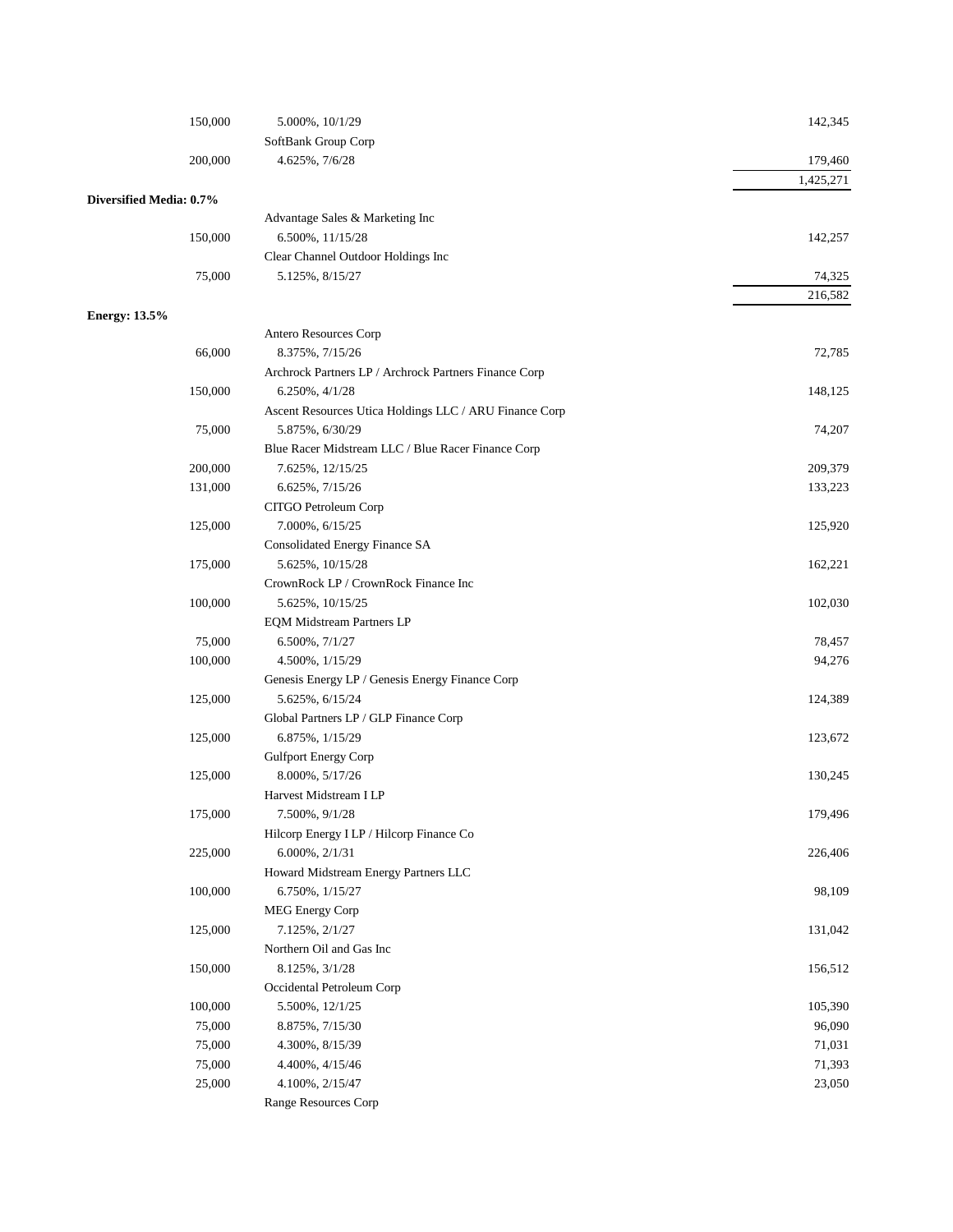| 225,000                     | 8.250%, 1/15/29                                                       | 246,897   |
|-----------------------------|-----------------------------------------------------------------------|-----------|
|                             | Rockies Express Pipeline LLC                                          |           |
| 175,000                     | 4.950%, 7/15/29                                                       | 169,864   |
|                             | SM Energy Co                                                          |           |
| 75,000                      | 6.750%, 9/15/26                                                       | 76,977    |
|                             | Southwestern Energy Co                                                |           |
| 75,000                      | 8.375%, 9/15/28                                                       | 82,592    |
| 75,000                      | 5.375%, 3/15/30                                                       | 76,324    |
| 100,000                     | 4.750%, 2/1/32                                                        | 100,015   |
|                             | Tallgrass Energy Partners LP / Tallgrass Energy Finance Corp          |           |
| 158,000                     | 7.500%, 10/1/25                                                       | 166,662   |
| 100,000                     | 6.000%, 12/31/30                                                      | 97,187    |
|                             | USA Compression Partners LP / USA Compression Finance Corp            |           |
| 25,000                      | 6.875%, 4/1/26                                                        | 25,335    |
| 75,000                      | 6.875%, $9/1/27$                                                      | 75,404    |
|                             | Venture Global Calcasieu Pass LLC                                     |           |
| 50,000                      | 3.875%, 8/15/29                                                       | 48,613    |
| 50,000                      | 4.125%, 8/15/31                                                       | 49,141    |
|                             |                                                                       | 3,952,459 |
| <b>Environmental: 0.2%</b>  |                                                                       |           |
|                             | GFL Environmental Inc                                                 |           |
| 50,000                      | 4.375%, 8/15/29                                                       | 46,405    |
| Food & Drug Retail: 0.2%    |                                                                       |           |
|                             | Albertsons Cos Inc / Safeway Inc / New Albertsons LP / Albertsons LLC |           |
| 75,000                      | 4.625%, 1/15/27                                                       | 72,879    |
| Food/Beverage/Tobacco: 1.2% |                                                                       |           |
|                             | BellRing Brands Inc                                                   |           |
| 150,000                     | 7.000%, 3/15/30                                                       | 153,597   |
|                             | Herbalife Nutrition Ltd / HLF Financing Inc                           |           |
| 75,000                      | 7.875%, $9/1/25$                                                      | 77,001    |
|                             | HLF Financing SARL LLC / Herbalife International Inc                  |           |
| 25,000                      | 4.875%, 6/1/29                                                        | 21,960    |
|                             | Performance Food Group Inc                                            |           |
| 100,000                     | 5.500%, 10/15/27                                                      | 99,747    |
|                             |                                                                       | 352,305   |
| <b>Gaming: 2.2%</b>         |                                                                       |           |
|                             | Caesars Entertainment Inc                                             |           |
| 125,000                     | 6.250%, 7/1/25                                                        | 129,350   |
| 100,000                     | 8.125%, 7/1/27                                                        | 107,370   |
|                             | CDI Escrow Issuer Inc                                                 |           |
| 100,000                     | $-$ %, 4/1/30 <sup>4</sup>                                            | 101,125   |
|                             | Churchill Downs Inc                                                   |           |
| 100,000                     | 4.750%, $1/15/28$                                                     | 97,188    |
|                             | Premier Entertainment Sub LLC / Premier Entertainment Finance Corp    |           |
| 150,000                     | 5.625%, $9/1/29$                                                      | 128,730   |
|                             | <b>Station Casinos LLC</b>                                            |           |
| 75,000                      | 4.625%, 12/1/31                                                       | 68,739    |
|                             |                                                                       | 632,502   |

**Healthcare: 8.1%**

AdaptHealth LLC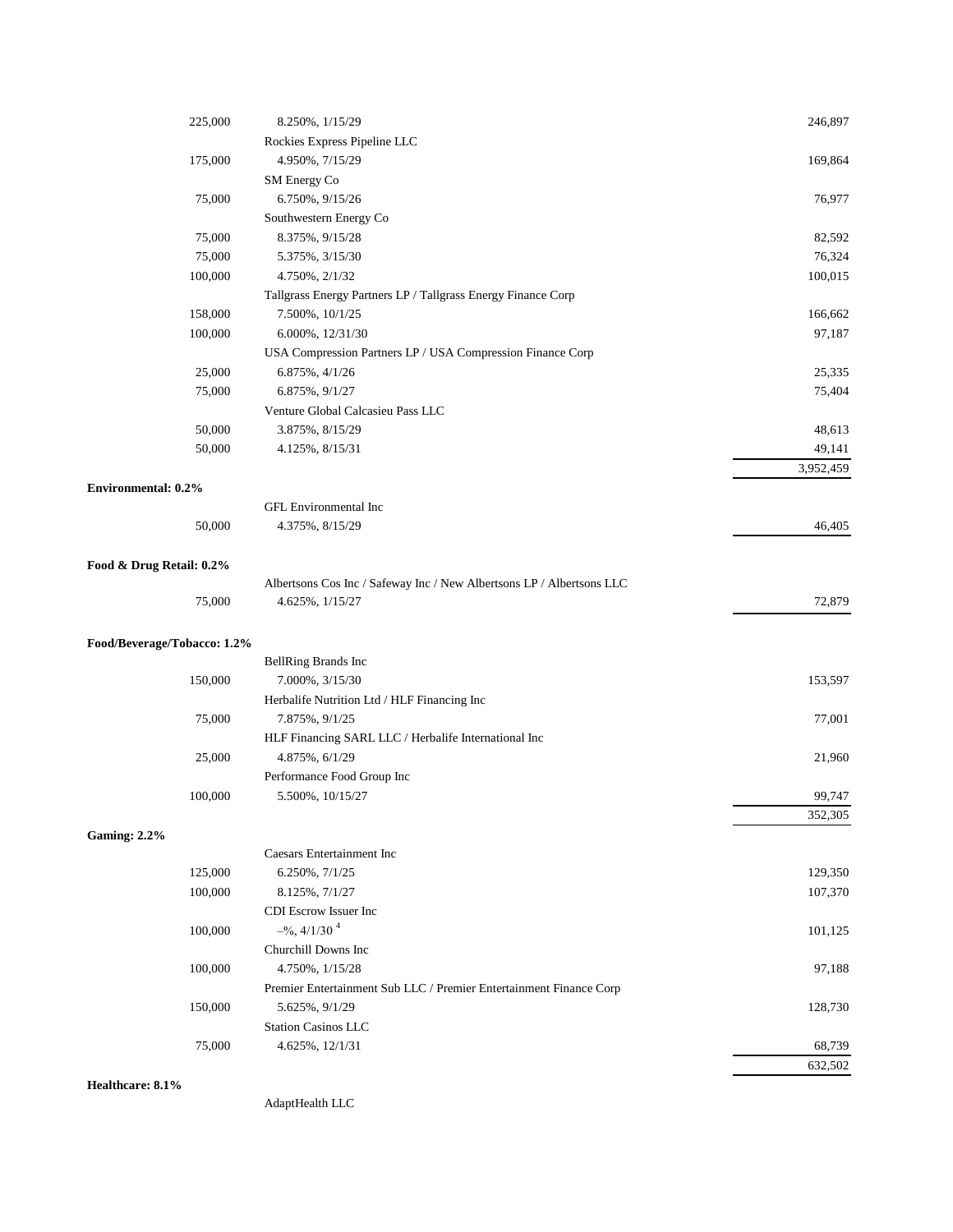| 125,000                        | 6.125%, 8/1/28                                                        | 124,312   |
|--------------------------------|-----------------------------------------------------------------------|-----------|
|                                | AMN Healthcare Inc                                                    |           |
| 100,000                        | 4.625%, 10/1/27                                                       | 97,420    |
|                                | Bausch Health Cos Inc                                                 |           |
| 82,000                         | 6.125%, 4/15/25                                                       | 82,769    |
| 75,000                         | 6.125%, 2/1/27                                                        | 75,642    |
| 75,000                         | 5.000%, 2/15/29                                                       | 59,031    |
| 75,000                         | 6.250%, 2/15/29                                                       | 61,620    |
|                                | Centene Corp                                                          |           |
| 200,000                        | 4.625%, 12/15/29                                                      | 202,750   |
|                                | CHS/Community Health Systems Inc                                      |           |
| 125,000                        | 5.625%, 3/15/27                                                       | 127,723   |
| 50,000                         | 5.250%, 5/15/30                                                       | 48,125    |
|                                | DaVita Inc                                                            |           |
| 100,000                        | 4.625%, 6/1/30                                                        | 93,800    |
| 100,000                        | 3.750%, 2/15/31                                                       | 87,748    |
|                                | Embecta Corp                                                          |           |
| 50,000                         | 5.000%, 2/15/30                                                       | 47,219    |
|                                | Legacy LifePoint Health LLC                                           |           |
| 75,000                         | 6.750%, 4/15/25                                                       | 77,390    |
| 200,000                        | 4.375%, 2/15/27                                                       | 193,921   |
|                                | MPH Acquisition Holdings LLC                                          |           |
| 150,000                        | 5.750%, 11/1/28                                                       | 136,200   |
|                                | MPT Operating Partnership LP / MPT Finance Corp                       |           |
| 150,000                        | 4.625%, 8/1/29                                                        | 148,784   |
|                                | Ortho-Clinical Diagnostics Inc / Ortho-Clinical Diagnostics SA        |           |
| 218,000                        | 7.375%, 6/1/25                                                        | 224,870   |
|                                | Prestige Brands Inc                                                   |           |
| 75,000                         | 3.750%, 4/1/31                                                        | 67,226    |
|                                | Prime Healthcare Services Inc                                         |           |
| 200,000                        | 7.250%, 11/1/25                                                       | 205,249   |
|                                | Select Medical Corp                                                   |           |
| 200,000                        | 6.250%, 8/15/26                                                       | 206,810   |
|                                |                                                                       | 2,368,609 |
| Homebuilders/Real Estate: 7.5% |                                                                       |           |
|                                | Ashton Woods USA LLC / Ashton Woods Finance Co                        |           |
| 75,000                         | 6.625%, 1/15/28                                                       | 76,929    |
|                                | <b>Blackstone Mortgage Trust Inc</b>                                  |           |
| 150,000                        | 3.750%, 1/15/27                                                       | 139,799   |
|                                | Brookfield Residential Properties Inc / Brookfield Residential US LLC |           |
| 125,000                        | 6.250%, 9/15/27                                                       | 122,625   |
|                                | Century Communities Inc                                               |           |
| 125,000                        | 6.750%, 6/1/27                                                        | 129,896   |
|                                | Global Infrastructure Solutions Inc                                   |           |
| 87,000                         | 5.625%, 6/1/29                                                        | 83,992    |
|                                | Howard Hughes Corp                                                    |           |
| 125,000                        | 5.375%, 8/1/28                                                        | 125,693   |
|                                | <b>IEA Energy Services LLC</b>                                        |           |
| 75,000                         | 6.625%, 8/15/29                                                       | 70,639    |
|                                | Iron Mountain Inc                                                     |           |
| 200,000                        | 5.250%, 7/15/30                                                       | 196,272   |
|                                | iStar Inc                                                             |           |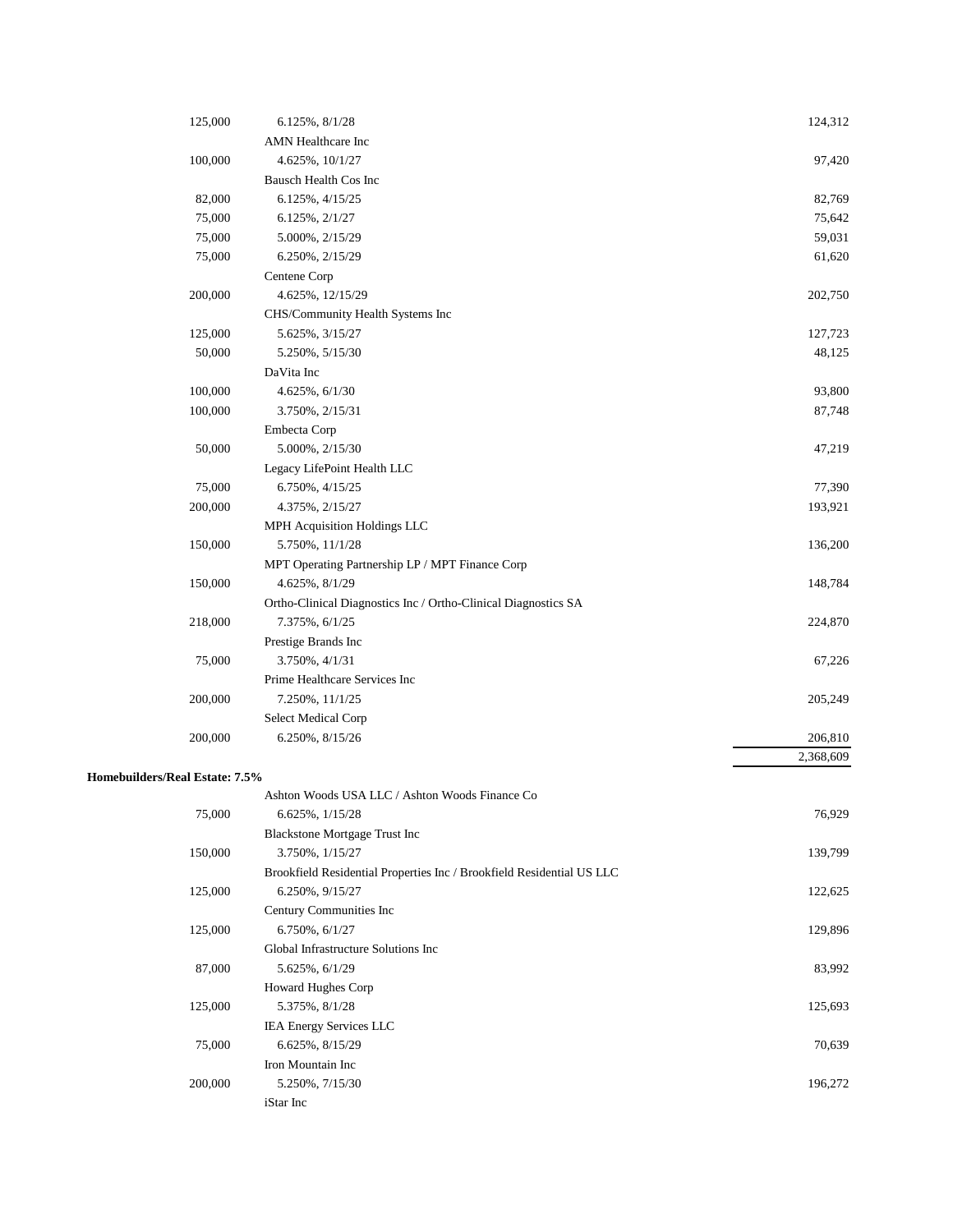| 125,000                          | 5.500%, 2/15/26                                                    | 127,036   |
|----------------------------------|--------------------------------------------------------------------|-----------|
|                                  | KB Home                                                            |           |
| 75,000                           | 4.000%, 6/15/31                                                    | 68,022    |
|                                  | Kennedy-Wilson Inc                                                 |           |
| 75,000                           | 4.750%, 3/1/29                                                     | 72,458    |
| 50,000                           | 4.750%, 2/1/30                                                     | 47,643    |
| 75,000                           | 5.000%, 3/1/31                                                     | 71,856    |
|                                  | Ladder Capital Finance Holdings LLLP / Ladder Capital Finance Corp |           |
| 75,000                           | 4.750%, 6/15/29                                                    | 71,158    |
|                                  | M/I Homes Inc                                                      |           |
| 100,000                          | 3.950%, 2/15/30                                                    | 88,177    |
|                                  | Millennium Escrow Corp                                             |           |
| 75,000                           | 6.625%, 8/1/26                                                     | 71,330    |
|                                  | Service Properties Trust                                           |           |
| 200,000                          | 4.350%, 10/1/24                                                    | 193,160   |
| 100,000                          | 5.500%, 12/15/27                                                   | 96,575    |
|                                  | Starwood Property Trust Inc                                        |           |
| 50,000                           | 3.750%, 12/31/24                                                   | 48,821    |
| 75,000                           | 3.625%, 7/15/26                                                    | 71,716    |
|                                  | Uniti Group LP / Uniti Fiber Holdings Inc / CSL Capital LLC        |           |
| 200,000                          | 7.875%, 2/15/25                                                    | 208,040   |
|                                  |                                                                    | 2,181,837 |
| Insurance: 1.0%                  |                                                                    |           |
|                                  | Acrisure LLC / Acrisure Finance Inc                                |           |
| 150,000                          | 7.000%, 11/15/25                                                   | 147,905   |
|                                  | Alliant Holdings Intermediate LLC / Alliant Holdings Co-Issuer     |           |
| 150,000                          | 6.750%, 10/15/27                                                   | 148,764   |
|                                  |                                                                    | 296,669   |
| Leisure: 3.7%                    |                                                                    |           |
|                                  | Carnival Corp                                                      |           |
| 175,000                          | 10.500%, 2/1/26                                                    | 194,328   |
| 250,000                          | 5.750%, 3/1/27                                                     | 238,501   |
| 75,000                           | $6.000\%, 5/1/29$                                                  | 70,775    |
|                                  | Life Time Inc                                                      |           |
| 200,000                          | 5.750%, 1/15/26                                                    | 200,079   |
|                                  | NCL Corp Ltd                                                       |           |
| 100,000                          | 5.875%, 2/15/27                                                    | 98,628    |
|                                  | Royal Caribbean Cruises Ltd                                        |           |
| 100,000                          | 9.125%, 6/15/23                                                    | 104,241   |
| 175,000                          | 5.500%, 8/31/26                                                    | 168,899   |
|                                  |                                                                    | 1,075,451 |
| Metals/Mining: 1.4%              |                                                                    |           |
|                                  | ERO Copper Corp                                                    |           |
| 50,000                           | 6.500%, 2/15/30                                                    | 48,840    |
|                                  | Hudbay Minerals Inc                                                |           |
| 75,000                           | 4.500%, 4/1/26                                                     | 73,262    |
| 75,000                           | $6.125\%, 4/1/29$                                                  | 77,364    |
|                                  | Kaiser Aluminum Corp                                               |           |
| 225,000                          | 4.500%, 6/1/31                                                     | 202,100   |
|                                  |                                                                    | 401,566   |
| <b>Publishing/Printing: 0.5%</b> |                                                                    |           |

Cimpress PLC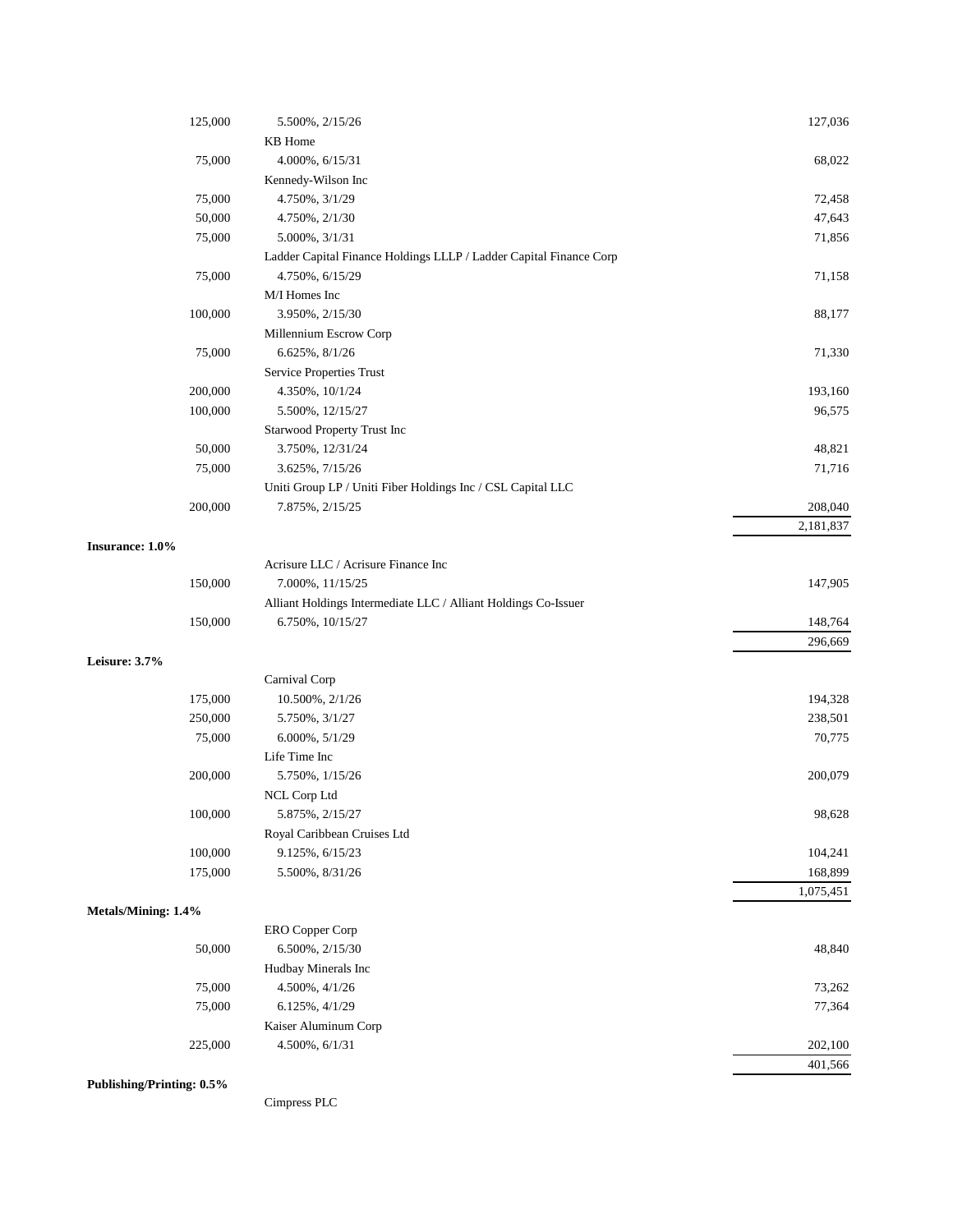| 150,000            | 7.000%, 6/15/26                                   | 143,895            |
|--------------------|---------------------------------------------------|--------------------|
| Restaurants: 2.4%  |                                                   |                    |
|                    | 1011778 BC ULC / New Red Finance Inc              |                    |
| 125,000            | 4.375%, $1/15/28$                                 | 120,221            |
|                    | Bloomin' Brands Inc / OSI Restaurant Partners LLC |                    |
| 75,000             | 5.125%, 4/15/29                                   | 70,920             |
|                    | CEC Entertainment LLC                             |                    |
| 125,000            | 6.750%, 5/1/26                                    | 119,581            |
|                    | Dave & Buster's Inc                               |                    |
| 50,000             | 7.625%, 11/1/25                                   | 52,673             |
|                    | IRB Holding Corp                                  |                    |
| 200,000            | 6.750%, 2/15/26                                   | 203,719            |
|                    | Yum! Brands Inc                                   |                    |
| 125,000            | 5.375%, 4/1/32                                    | 125,346            |
|                    |                                                   | 692,460            |
| Services: 4.3%     |                                                   |                    |
|                    | Garda World Security Corp                         |                    |
| 100,000            | 4.625%, 2/15/27<br>GPD Cos Inc                    | 96,012             |
|                    |                                                   | 130,142            |
| 125,000            | 10.125%, 4/1/26                                   |                    |
|                    | Herc Holdings Inc                                 |                    |
| 100,000            | 5.500%, 7/15/27<br>Hertz Corp                     | 101,523            |
| 100,000            | 4.625%, 12/1/26                                   | 93,891             |
| 100,000            | 5.000%, 12/1/29                                   | 90,826             |
|                    | Nielsen Finance LLC / Nielsen Finance Co          |                    |
| 75,000             | 5.625%, 10/1/28                                   | 75,623             |
| 75,000             | 5.875%, 10/1/30                                   | 75,266             |
|                    | Sabre GLBL Inc                                    |                    |
| 175,000            | 7.375%, $9/1/25$                                  | 183,026            |
|                    | United Rentals North America Inc                  |                    |
| 225,000            | 3.750%, 1/15/32                                   | 210,207            |
|                    | <b>WESCO</b> Distribution Inc                     |                    |
| 25,000             | 7.125%, 6/15/25                                   | 25,996             |
| 150,000            | 7.250%, 6/15/28                                   | 159,495            |
|                    |                                                   | 1,242,007          |
| <b>Steel: 1.5%</b> |                                                   |                    |
|                    | Cleveland-Cliffs Inc                              |                    |
| 100,000            | 6.750%, 3/15/26                                   | 105,159            |
|                    | Commercial Metals Co                              |                    |
| 50,000             | 4.125%, 1/15/30                                   | 46,789             |
| 50,000             | 4.375%, 3/15/32                                   | 46,535             |
|                    | TMS International Corp                            |                    |
| 75,000             | 6.250%, 4/15/29                                   | 71,393             |
|                    | <b>United States Steel Corp</b>                   |                    |
| 150,000            | 6.875%, 3/1/29                                    | 156,548<br>426,424 |
| Super Retail: 2.3% |                                                   |                    |
|                    | At Home Group Inc                                 |                    |
| 50,000             | 7.125%, 7/15/29                                   | 43,473             |
|                    | Bath & Body Works Inc                             |                    |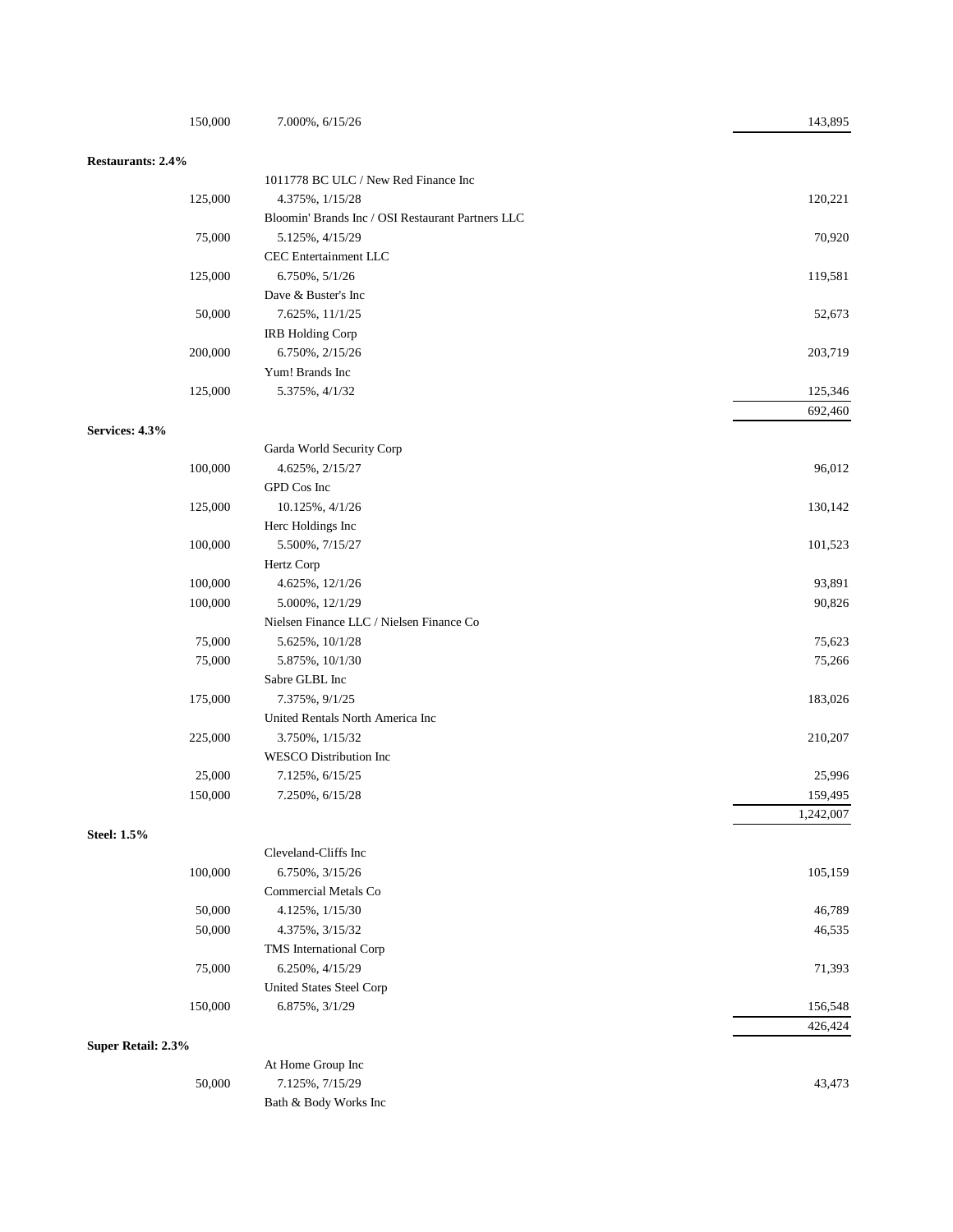| 100,000                         | 6.750%, 7/1/36                                   | 102,465   |
|---------------------------------|--------------------------------------------------|-----------|
|                                 | LCM Investments Holdings II LLC                  |           |
| 100,000                         | 4.875%, 5/1/29                                   | 94,572    |
|                                 | LSF9 Atlantis Holdings LLC / Victra Finance Corp |           |
| 125,000                         | 7.750%, 2/15/26                                  | 121,025   |
|                                 | Macy's Retail Holdings LLC                       |           |
| 100,000                         | 5.875%, 4/1/29                                   | 99,385    |
|                                 | Michaels Cos Inc                                 |           |
| 125,000                         | 7.875%, 5/1/29                                   | 106,562   |
|                                 | Wolverine World Wide Inc                         |           |
| 100,000                         | 4.000%, 8/15/29                                  | 88,930    |
|                                 |                                                  | 656,412   |
| Technology: 1.0%                |                                                  |           |
|                                 | CommScope Inc                                    |           |
| 75,000                          | 4.750%, 9/1/29                                   | 69,290    |
|                                 | LogMeIn Inc                                      |           |
| 125,000                         | 5.500%, 9/1/27                                   | 116,904   |
|                                 | Veritas US Inc / Veritas Bermuda Ltd             |           |
| 100,000                         | 7.500%, $9/1/25$                                 | 95,063    |
|                                 |                                                  | 281,257   |
| <b>Telecommunications: 7.2%</b> |                                                  |           |
|                                 | Altice Financing SA                              |           |
| 200,000                         | 5.000%, 1/15/28                                  | 179,635   |
|                                 | Altice France SA                                 |           |
| 200,000                         | 5.500%, 1/15/28                                  | 185,866   |
|                                 | Connect Finco SARL / Connect US Finco LLC        |           |
| 200,000                         | 6.750%, 10/1/26                                  | 203,739   |
|                                 | Consolidated Communications Inc                  |           |
| 125,000                         | 6.500%, 10/1/28                                  | 115,487   |
|                                 | <b>Embarq Corp</b>                               |           |
| 75,000                          | 7.995%, 6/1/36                                   | 72,230    |
|                                 | <b>GCI LLC</b>                                   |           |
| 225,000                         | 4.750%, 10/15/28                                 | 220,727   |
|                                 | Hughes Satellite Systems Corp                    |           |
| 175,000                         | 6.625%, 8/1/26                                   | 181,364   |
|                                 | LCPR Senior Secured Financing DAC                |           |
| 200,000                         | 6.750%, 10/15/27                                 | 205,728   |
|                                 | Level 3 Financing Inc                            |           |
| 125,000                         | 4.625%, 9/15/27                                  | 118,813   |
|                                 | Lumen Technologies Inc                           |           |
| 150,000                         | 5.125%, 12/15/26                                 | 143,250   |
| 100,000                         | 4.500%, 1/15/29                                  | 86,187    |
|                                 | Sprint Capital Corp                              |           |
| 250,000                         | 6.875%, 11/15/28                                 | 290,463   |
| 75,000                          | 8.750%, 3/15/32                                  | 101,086   |
|                                 |                                                  | 2,104,575 |
| Utilities: 2.5%                 |                                                  |           |
|                                 | Calpine Corp                                     |           |
| 50,000                          | 5.125%, 3/15/28                                  | 47,721    |
| 100,000                         | 4.625%, 2/1/29                                   | 92,178    |
| 100,000                         | 5.000%, 2/1/31                                   | 91,171    |
|                                 | Clearway Energy Operating LLC                    |           |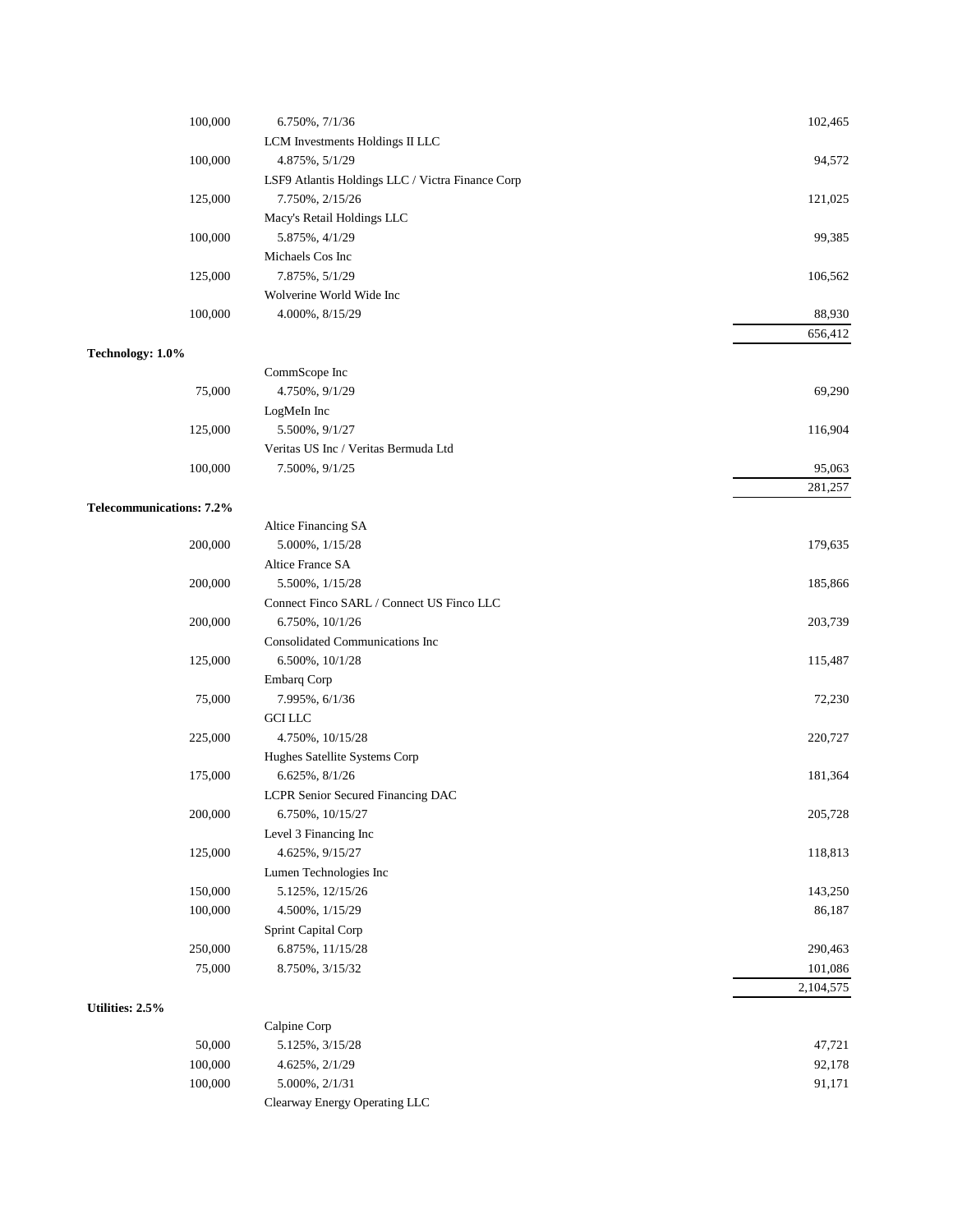| 375,000                                        | 3.750%, 2/15/31                                             | 351,476          |
|------------------------------------------------|-------------------------------------------------------------|------------------|
|                                                | Sunnova Energy Corp                                         |                  |
| 150,000                                        | 5.875%, $9/1/26$                                            | 143,714          |
|                                                |                                                             | 726,260          |
| <b>TOTAL CORPORATE BONDS</b>                   |                                                             |                  |
| (Cost \$28,184,183)                            |                                                             | 27,281,504       |
|                                                |                                                             |                  |
| <b>BANK LOANS: 3.5%</b>                        |                                                             |                  |
| <b>Automotive &amp; Auto Parts: 0.8%</b>       |                                                             |                  |
|                                                | First Brands 1st Lien (Trico) (3/21)                        |                  |
| 104,909                                        | 6.000% (3 Months LIBOR + 5.000%), $3/30/27$ <sup>1,2</sup>  | 104,385          |
|                                                | Wheel Pros $(4/21)$                                         |                  |
| 124,375                                        | 5.250% (1 Month LIBOR + 4.500%), $5/11/28$ <sup>1,2</sup>   | 118,914          |
|                                                |                                                             | 223,299          |
| Healthcare: 0.6%                               |                                                             |                  |
|                                                | <b>BW NHHC Holdco</b>                                       |                  |
| 197,436                                        | 5.488% (3 Months LIBOR + 5.000%), $5/15/25$ <sup>1,2</sup>  | 148,787          |
|                                                | US Outpatient/ US Radiology(12/20)                          |                  |
| 24,813                                         | 6.313% (3 Months LIBOR + 5.250%), $12/15/27$ <sup>1,2</sup> | 24,768           |
|                                                |                                                             | 173,555          |
| Leisure: 0.3%                                  |                                                             |                  |
|                                                | Carnival (USD)                                              |                  |
| 97,756                                         | 3.750% (3 Months LIBOR + 3.000%), $6/30/25$ <sup>1,2</sup>  | 95,386           |
| Services: 0.4%                                 |                                                             |                  |
|                                                | Revint (10/20)                                              |                  |
| 123,753                                        | 4.750% (1 Month LIBOR + 4.250%), $10/15/27$ <sup>1,2</sup>  | 123,483          |
|                                                |                                                             |                  |
| Technology: 1.0%                               |                                                             |                  |
|                                                | Ahead DB Holdings (04/21)                                   |                  |
| 99,250                                         | 4.760% (3 Months LIBOR + 3.750%), $10/18/27$ <sup>1,2</sup> | 98,456           |
|                                                | CT Technologies (6/21) (HealthPort/Ciox Health/Smart)       |                  |
| 74,250                                         | 5.000% (1 Month LIBOR + 4.250%), $12/16/25$ <sup>1,2</sup>  | 73,819           |
|                                                | Dawn Acquisition                                            |                  |
| 148,087                                        | 3.974% (3 Months LIBOR + 3.750%), $12/31/25$ <sup>1,2</sup> | 126,017          |
|                                                |                                                             | 298,292          |
| Telecommunications: 0.1%                       |                                                             |                  |
|                                                | Intelsat Jackson Holdings B5 (Fixed)                        |                  |
| 872                                            | 8.625%, 1/2/24 <sup>2</sup>                                 | 860              |
| <b>Transportation Excluding Air/Rail: 0.4%</b> |                                                             |                  |
|                                                | Yak Access B                                                |                  |
| 139,726                                        | 5.508% (3 Months LIBOR + 5.000%), $7/11/25$ <sup>1,2</sup>  | 124,511          |
|                                                |                                                             |                  |
| <b>TOTAL BANK LOANS</b>                        |                                                             |                  |
| (Cost \$1,090,244)                             |                                                             | 1,039,386        |
| <b>TOTAL INVESTMENTS IN SECURITIES: 96.9%</b>  |                                                             |                  |
| (Cost \$29,274,427)                            |                                                             | 28,320,890       |
| Other Assets in Excess of Liabilities: 3.1%    |                                                             | 896,916          |
| TOTAL NET ASSETS: 100.0%                       |                                                             | 29,217,806<br>\$ |
|                                                |                                                             |                  |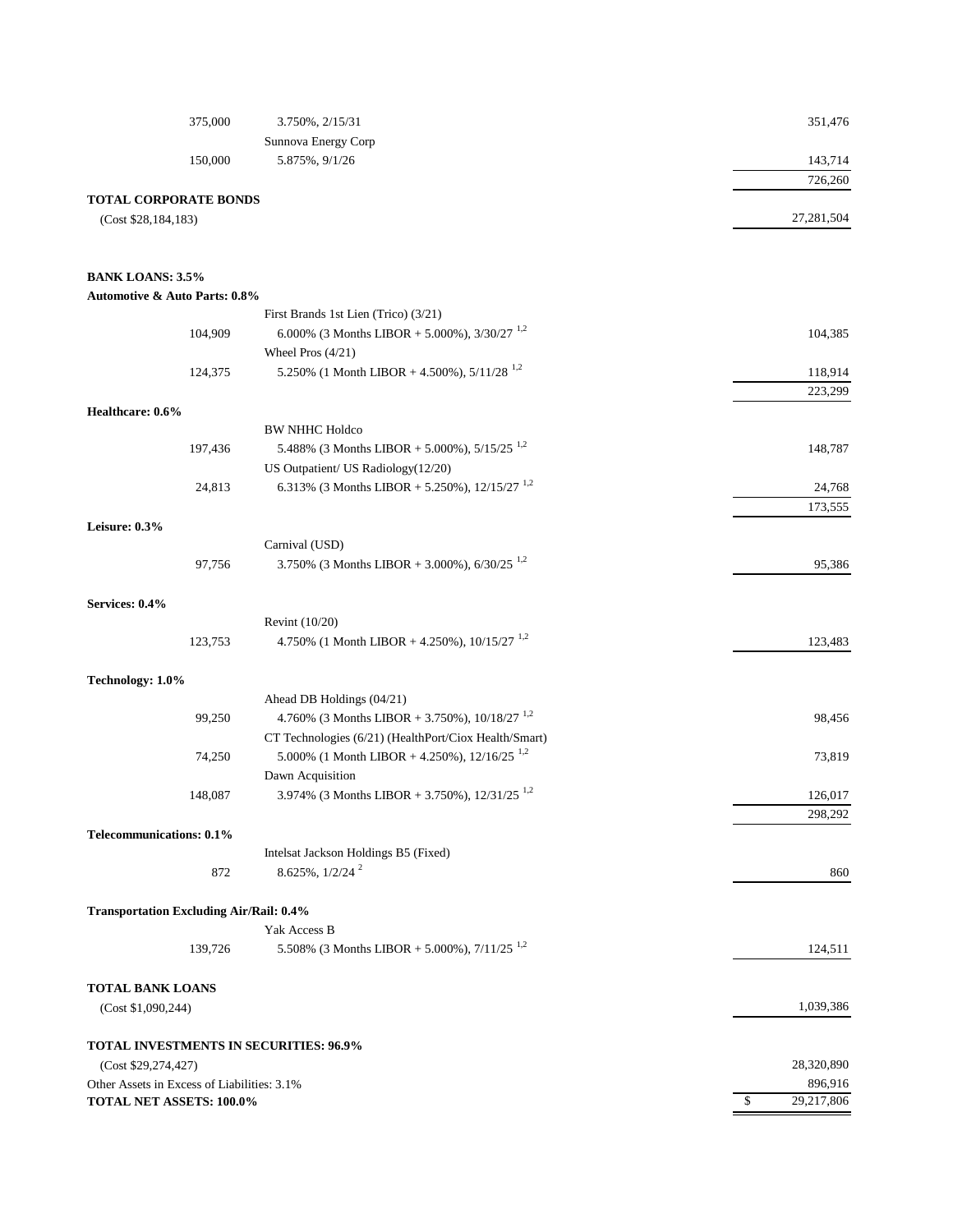† In USD unless otherwise indicated.

LIBOR London Interbank Offered Rate

USD United States Dollars

- <sup>1</sup> Variable rate security; rate shown is the rate in effect on March 31, 2022. An index may have a negative rate. Interest rate may also be subject to a cap or floor.
- <sup>2</sup> Bank loans generally pay interest at rates which are periodically determined by reference to a base lending rate plus a premium. All loans carry a variable rate of interest. These base lending rates are generally (i) the Prime Rate offered by one or more major United States banks, (ii) the lending rate offered by one or more European banks such as the London Interbank Offered Rate ("LIBOR") or (iii) the Certificate of Deposit rate. Bank Loans, while exempt from registration, under the Securities Act of 1933, contain certain restrictions on resale and cannot be sold publicly. Floating rate bank loans often require prepayments from excess cash flow or permit the borrower to repay at its election. The degree to which borrowers repay, whether as a contractual requirement or at their election, cannot be predicted with accuracy.
- <sup>3</sup> Fixed-to-variable or fixed-to-float bond; rate shown is the rate in effect on March 31, 2022. An index may have a negative rate. Interest rate may also be subject to a cap or floor.
- <sup>4</sup> Zero coupon security.